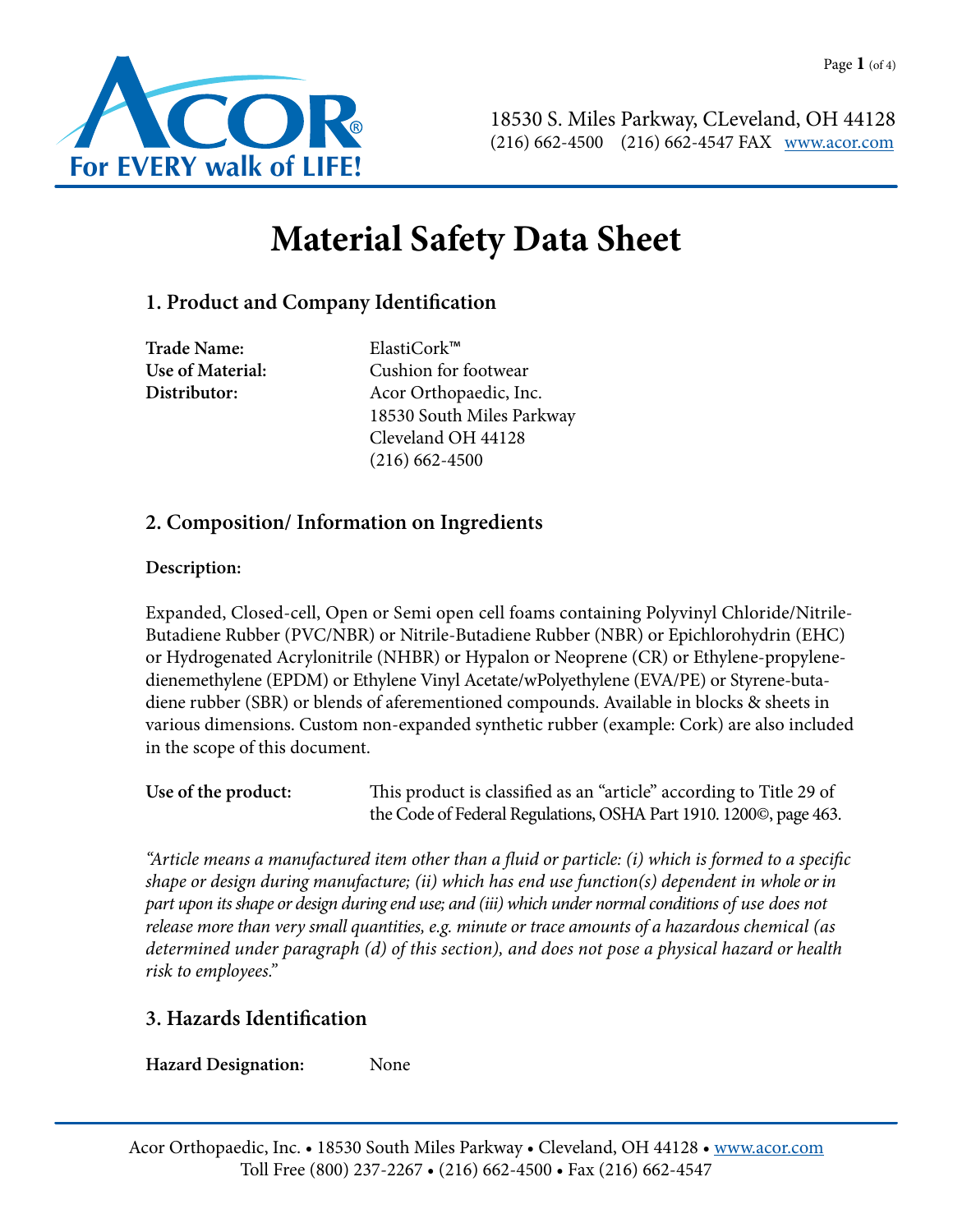

# **4. First aid measures**

| Inhalation:   | Not applicable |
|---------------|----------------|
| Eye contact:  | Not applicable |
| Skin contact: | Not applicable |
| Ingestion:    | Not applicable |

## **5. Fire-Fighting measures**

| Suitable Extinguishing Media:<br><b>Special Exposure Hazards</b> | Unrestricted                                                                                                   |
|------------------------------------------------------------------|----------------------------------------------------------------------------------------------------------------|
| Arising from the Preparation:                                    | Fire gases, do not breathe. Emits toxic fumes under fire                                                       |
|                                                                  | conditions because of incomplete incineration. In the case<br>of fire wear self-contained breathing apparatus. |

# **6. Accidental Release Measures**

| <b>Personal Precautions:</b>        | Not applicable                                                                                                                                             |
|-------------------------------------|------------------------------------------------------------------------------------------------------------------------------------------------------------|
| <b>Environmental Precautions:</b>   | Not applicable                                                                                                                                             |
| Methods for Cleaning Up /           |                                                                                                                                                            |
| <b>Taking Up:</b>                   | Take up mechanically                                                                                                                                       |
| 7. Handling and Storage             |                                                                                                                                                            |
| <b>Hints for Safe Handling:</b>     | None                                                                                                                                                       |
| <b>Hints for Protection Against</b> |                                                                                                                                                            |
| Fire and Explosion:                 | None                                                                                                                                                       |
| Hints for Separation of             |                                                                                                                                                            |
| <b>Incompatible Products:</b>       | None                                                                                                                                                       |
| <b>Further Information on</b>       |                                                                                                                                                            |
| <b>Storage Conditions:</b>          | Can be stored in clean, dry rooms under normal conditions<br>with respect to humidity (50-70%) and surrounding<br>temperature of 32°F - 95°F (0°C - 35°C). |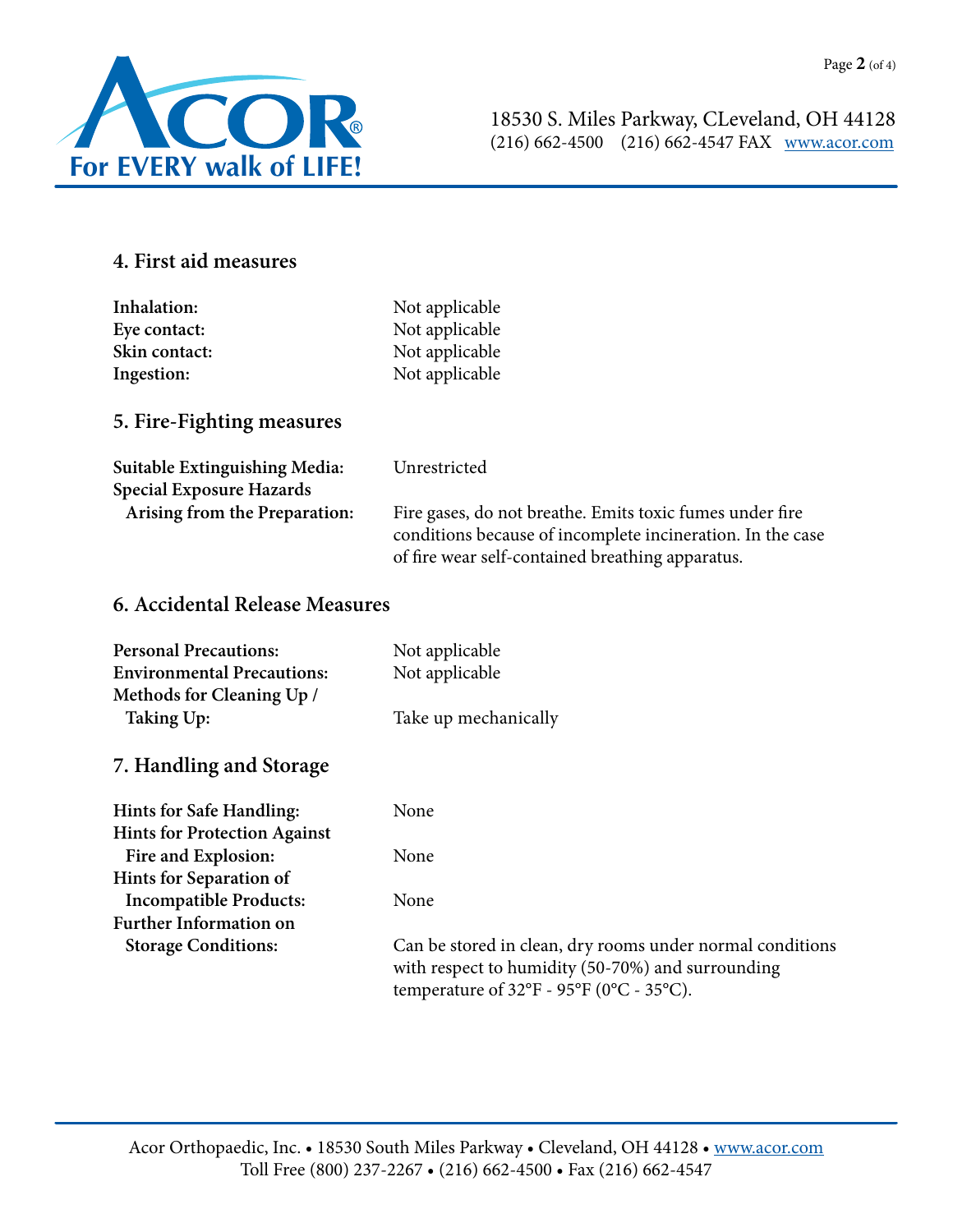

## **8. Exposure Controls / Personal Protection**

| <b>General Health Measures:</b> | Not applicable |
|---------------------------------|----------------|
| <b>Respiratory Protection:</b>  | Not applicable |
| <b>Hand Protection:</b>         | Not applicable |
| <b>Eye Protection:</b>          | Not applicable |

## **9. Physical and Chemical Properties**

| Appearance:                   | Sheets. Rolls and profiles                            |
|-------------------------------|-------------------------------------------------------|
| Color:                        | Natural                                               |
| Odor:                         | Characteristic                                        |
| <b>Melting Point:</b>         | Not applicable                                        |
| <b>Boiling Point:</b>         | Not applicable                                        |
| Lower Explosion Limit:        | Not applicable                                        |
| <b>Upper Explosion Limit:</b> | Not applicable                                        |
| Density at 73°F (23°C):       | 3-25 lb./ft <sup>3</sup> (48-400 kg./m <sup>3</sup> ) |
| Water Solubility 73°F (23°C): | Insoluble                                             |

#### **10. Stability and Reactivity**

| Conditions to avoid:           | Avoid open flames                      |
|--------------------------------|----------------------------------------|
| <b>Hazardous Reaction:</b>     | No dangerous reactions known           |
| <b>Hazardous Decomposition</b> |                                        |
| Products:                      | No decomposition if used as prescribed |

## **11. Toxicological Information**

| <b>Experience Made in Practice:</b> | When used and handled according to specification, the     |
|-------------------------------------|-----------------------------------------------------------|
|                                     | product does not have any harmful effect according to our |
|                                     | experience and knowledge.                                 |

#### **12. Ecological Information**

**Additional Ecological Information:** The product is classified non-hazardous to waters.